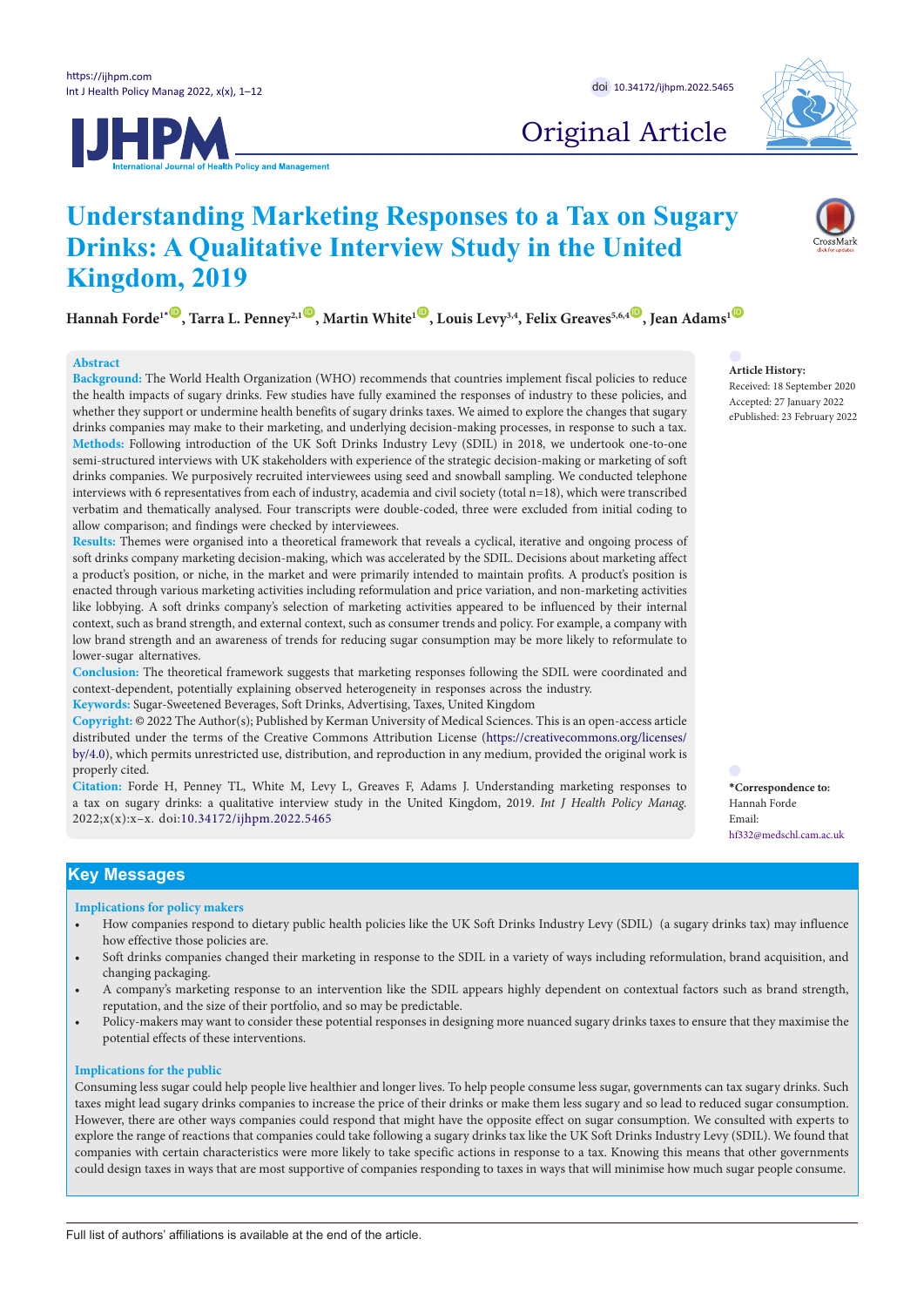## **Background**

Sugar consumption, particularly in liquid form, is an independent risk factor for non-communicable diseases like type II diabetes and heart disease.<sup>1</sup> The World Health Organization (WHO) identifies the taxation of sugary drinks as a "best buy" to address non-communicable diseases.<sup>2</sup> Sugary drinks taxes can reduce sugary drinks purchases,<sup>3</sup> and whilst they might impact on product prices,<sup>4</sup> this can be in category specific ways, rather than resulting in straightforward increase. There also remain unanswered questions about their mechanism of action and optimal design.<sup>5</sup>

Some studies have found that despite relatively acute price changes, the impact of sugary drinks taxes on purchases develop and evolve over time,<sup>6</sup> suggesting price increases are not the sole mechanism of action. Sugary drinks taxes are hypothesised to prompt multiple changes.<sup>7</sup> Some of these 'spillover' effects are likely to reinforce the public health purposes of these taxes (eg, signalling to citizens that sugary drinks are harmful), while others may undermine them (eg, companies increasing advertising to offset any reduction in sales). Better understanding of what spillover effects occur in what context could inform better tax design.<sup>8,9</sup>

Many of these spillover effects may involve changes in products, prices, promotion or placement,<sup>7</sup> broadly understood as the 'four Ps,' or "marketing" mix.<sup>10</sup> Marketing is defined as, "the activity, set of institutions and processes for creating, communicating, delivering and exchanging offerings that have value for customers, clients, partners, and society at large."11 There is substantial evidence that food marketing can lead to changes in preferences, choices and consumption.12 Though less evidence focuses specifically on soft drinks marketing, an emerging literature confirms a similar link.<sup>13,14</sup> While evaluations of sugary drinks taxes have focused on product sugar content and price changes,<sup>15</sup> and some emerging evidence explores changes to advertisements,<sup>16</sup> we are not aware of studies that have explored changes in 'marketing' across the four Ps of the marketing mix following a sugary drinks tax.

One potential reason for little evidence about marketing changes may be the absence of clear understanding of the decision-making processes involved. Using the UK Soft Drinks Industry Levy (SDIL) [\(Box 1](#page-1-0)), we aimed to explore how and why marketing changes following a sugary drinks tax.

## **Methods**

We undertook one-to-one, semi-structured qualitative telephone interviews with stakeholders from academia, civil society, and industry. Interview transcripts were thematically analysed to develop a theoretical framework that shows how soft drinks companies might react to taxation. We situated the study in a pragmatist epistemological approach,<sup>22</sup> accepting there may be multiple realities for soft drinks companies and given our focus on solving practical problems. Reporting adheres to the Consolidated Criteria for Qualitative Research (Supplementary file  $1$ ).<sup>23</sup>

## <span id="page-1-0"></span>Box 1. Study Context: The UK Soft Drinks Industry Levy

## **The UK Soft Drinks Industry Levy**

Two years after it was first announced, the UK government introduced the SDIL in April 2018, with the aim of encouraging reduced portion sizes and reformulation of high sugar drinks to lower sugar alternatives.<sup>17</sup> The SDIL is a tiered tax on soft drink manufacturers and importers according to drink sugar content: £0.18/L for drinks containing >5 g/100 mL and  $\leq$ 8 g/100 mL of added sugar, and £0.24/L for drinks with >8 g/100 mL of added sugar.

Evidence of the soft drinks industry's response to the SDIL has emerged. Though consumption of drinks in the high levy tier was already falling prior to the announcement of the SDIL,<sup>18</sup> the implementation of the SDIL was associated with increased prices, changes in product size, and change in the availability of high levy tier soft drinks.19 The announcement and introduction of the SDIL had no long term impact on soft drinks company share prices.<sup>20</sup> The amount of sugar in soft drinks purchased also decreased by 30% between 2015 and 2018.21

Abbreviation: SDIL, Soft Drinks Industry Levy.

## Interviewees and Recruitment

Recruitment and data collection took place in January to May 2019. To inform recruitment and interviews, authors HF and TP theorised ways that soft drinks 'companies' [hereafter used to describe any producer or retailer of sugary drinks responsible for product marketing] might change marketing in response to the SDIL, using their knowledge of relevant literature. Ideas were grouped into a simplified, hypothesised process of marketing change: we anticipated the SDIL would prompt industry strategic decision-making followed by the selection and implementation of marketing activities [\(Supplementary file 2\)](#page-10-1). This informed our participant inclusion criteria, which were: individuals with self-described first- (eg, works in marketing for a company) or second-hand experience (eg, studies company marketing) of soft drinks company decision-making or marketing.

We purposively sought views across three sectors likely to have different, relevant perspectives: academia, civil society, and industry. 'Industry' included any individual with recent or current experience of producing, retailing, or marketing soft drinks; academics from public health, policy, and marketing fields were included; civil society representatives were identified based on experience with policy proposals for diet and obesity.

We employed the concept of inductive thematic saturation to determine the total sample size.24 We decided *a priori* to complete 15-25 interviews with equal representation across the groups – that is, 5-9 in each of academia, civil society and industry. As data collection and analysis advanced, we determined a total sample size of 18 with six in each group to approximate saturation, as there were mounting instances of the same codes and no new ones developing.<sup>25</sup>

Interviewees were iteratively recruited using seed and snowball sampling. The seed list consisted of the study teams existing contacts supplemented by searching for relevant organisations using internet searches and LinkedIn,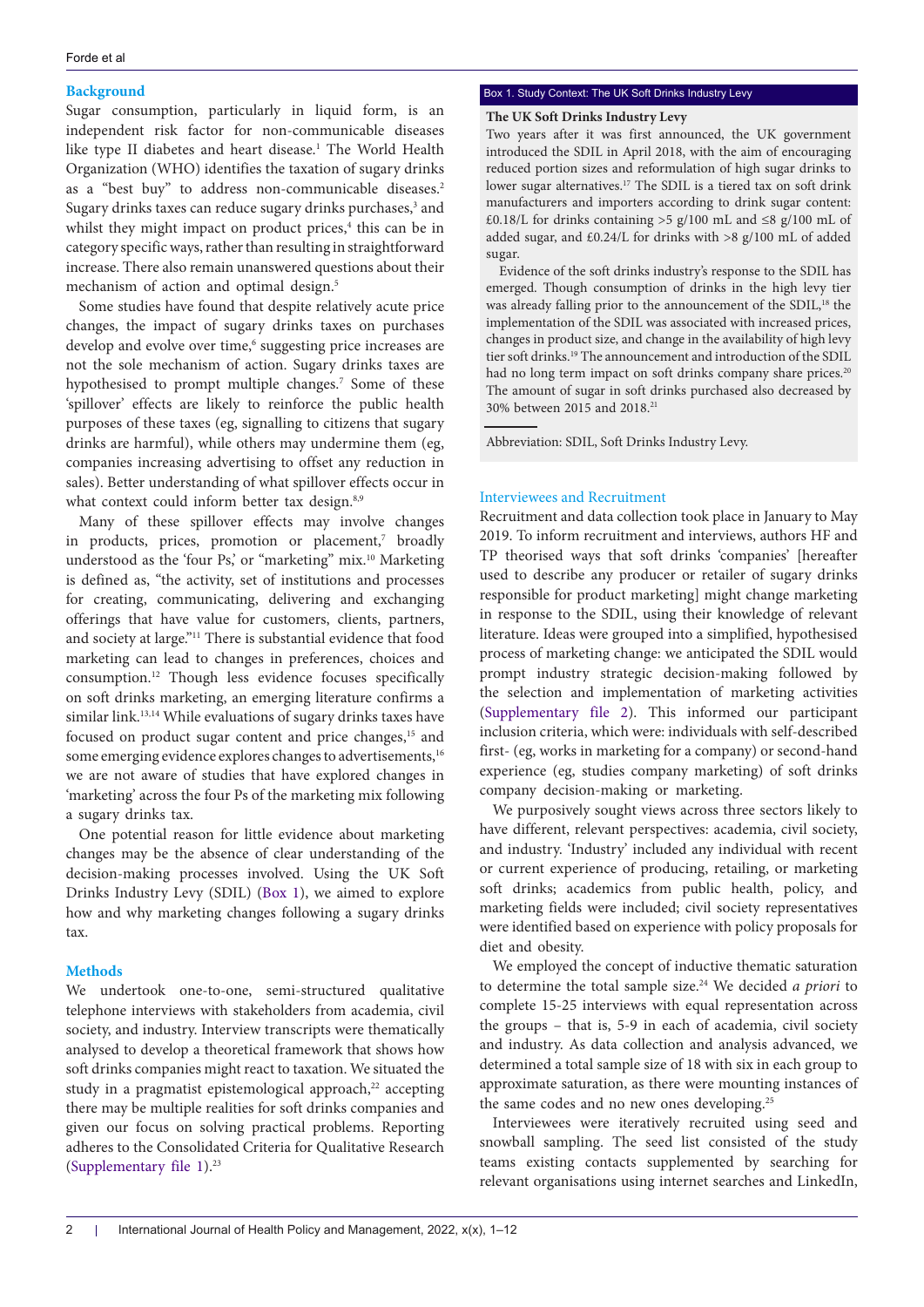a professional social media platform [\(https://www.linkedin.](https://www.linkedin.com/) [com/](https://www.linkedin.com/)). Preliminary telephone calls and emails helped determine whether potential interviewees met inclusion criteria. Potential interviewees were sent an invitation and interviewee information sheet by email, with opportunity to ask questions before scheduling an interview. Reminder emails were sent if we received no response within two weeks of an initial invitation. Individuals were classified as "nonrespondents" if they failed to reply in a further two weeks. To permit snowball sampling, interviewees were asked to share details of relevant contacts following their interview. Nonresponses and invitation declines were recorded.

## Data Collection

On the day preceding scheduled interviews, interviewees were sent a short briefing document on our hypothesised process of marketing change ([Supplementary file 2](#page-10-1)) by email. Some academic interviewees were professionally known to the interviewer (HF). Interviewees were aware of the interviewer's name and research interests: food industry and diet-related public health policies. It was assumed that interviewees were interviewed alone, though this was not objectively verified.

Interviews followed a semi-structured interview guide ([Supplementary file 3\)](#page-10-2). The guide was piloted in the first two interviews,<sup>26</sup> prompting only minor amendments, and pilot interviews were subsumed into the main analysis. Interviews were audio-recorded and transcribed verbatim, and brief field notes made to aid interpretation. We expected interviews to last 45-60 minutes.

## Analysis

Analysis drew on the Framework method and is summarised in [Figure 1](#page-2-0). 27 The hypothesised process of marketing change formed a basis for codes. By searching for relationships between themes, we developed a theoretical framework.

Data analysis began alongside interviews in four iterative, non-exclusive steps: immersion, coding, creating categories, and identifying themes.<sup>28</sup> As we were seeking elaboration and clarification of our hypothesised process, analyses melded inductive and deductive reasoning.29 HF became immersed and familiar with the data by reading and rereading transcripts. Descriptive labels, or 'codes,' were applied to transcript segments that appeared to address our research interests,28 and broadly grouped into sections depicted in our hypothesised process ([Supplementary file 2\)](#page-10-1): industry decision-making or manifestations of marketing change. Categories were created when similarities between codes were identified, from which we sought explanations and interpretations to identify themes. Themes are interpretative concepts that describe or explain parts of the data.<sup>27</sup>

HF, MW and JA then considered possible relationships between themes with reference to the original hypothesised process of marketing change [\(Supplementary file 2\)](#page-10-1), to produce a revised theoretical framework. With reference to the Framework method, data were charted in a matrix that facilitated comparison between interviewee groups, culminating in an adapted convergence coding assessment (ie, a means of tracking the nature of contribution from each group). $30$  To support the generation of creative insights, $31$ 

<span id="page-2-0"></span>

**Figure 1.** Summary of Data Analysis Procedure.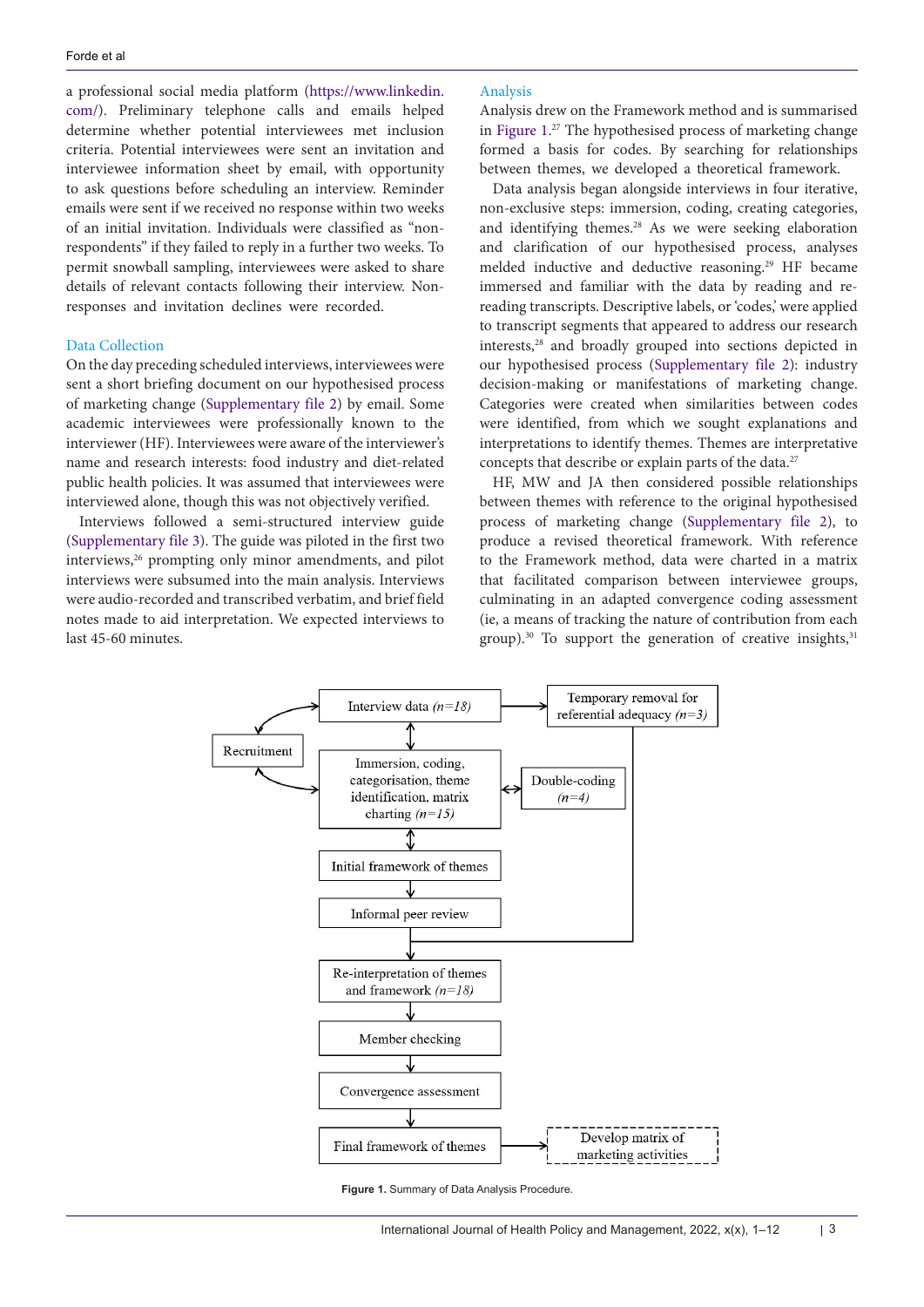particularly for visualisation, we used a combination of digital tools (Microsoft Excel; NVivo, version 12, QSR, Southport, UK) and whiteboard diagramming.

HF, who has experience conducting and analysing qualitative research,<sup>32</sup> developed initial themes. A subset of transcripts  $(n=4)$  were double-coded  $(MW=2, JA=2)$  and discussed in a data clinic.33 Referential adequacy was achieved by excluding three transcripts from initial coding.<sup>34</sup> Several potential frameworks were discussed with the research team (TP, LL, FG) and a wider research group prompting reinterpretation of some themes, after which the excluded transcripts were reintroduced to verify findings against 'fresh data.'

Finally, member-checking entailed sending a summary of findings to interviewees by email to ask how well they reflected interviewees' experiences and views (see [Supplementary file](#page-10-3) [4](#page-10-3)).35 Reminder emails were sent after two weeks; we assumed interviewees had no further comments if we received no response within a further week. Comments were collated and discussed by the authors, prompting further minor amendments to the theoretical framework and themes. The comments also prompted us to develop a matrix of marketing activities, which we achieved by returning to the data to review more explicit connections between contextual factors and marketing activities.

## **Results**

We report interviewee recruitment and characteristics, and present themes with illustrative interview quotations. We then use a matrix presentation and narrative to describe relationships between company context and marketing changes. Finally, we present the theoretical framework derived from the themes and relationships to depict the soft drinks company decision-making process. As described and justified below, the theoretical framework developed by thematic analysis of interviews represents a cyclical process of decision-making about marketing, influenced by a company's context and accelerated, but not precipitated, by the SDIL.

## Interviewee Recruitment and Characteristics

We interviewed 6 professionals from academia (identified using the codes ACA01-ACA06 below), 6 from civil society

(CIV07-CIV12), and 6 from industry (IND13-IND18). To preserve anonymity, we report a summary of interviewee characteristics for each group in [Table 1.](#page-3-0) Interviews lasted between 20 and 51 minutes (mean: 33 minutes).

[Table 2](#page-4-0) presents a description of themes and supporting categories with example quotations. Themes were robust to reintroducing the three transcripts archived for referential adequacy (CIV10, CIV12, IND18). When a summary of findings was sent to interviewees (see [Supplementary file 4](#page-10-3)), 11 provided feedback (61%). In response, we developed a matrix to depict the relationships between company context and specific marketing activities [\(Table 3](#page-5-0)), alongside an accompanying narrative. Convergence assessment found no areas of dissonance between interviewee groups; areas of silence appeared to reflect interviewees' relative expertise. We then provide an accompanying narrative to describe the changes in marketing detailed in [Tables 2](#page-4-0) and [3](#page-5-0), and their relationship with company context.

## Company Context and Marketing Responses Following the SDIL

Interviewees agreed that companies would respond to the SDIL using a combination of different aspects of marketing:

*"[marketing] is very much a recipe and you don't bake a cake and then think, "now we'll add the sugar"; you work out the recipe first and then bake the cake…it doesn't make any sense to make decisions about one without considering the others"* [ACA03].

Companies were reported to continuously evaluate factors within a company – their internal context – and factors outside of a company – external context. They use point-ofsale data, market research, and observing competitor activity at trade shows to facilitate this contextual evaluation. This informs their assessment of their performance, enabling them to both identify and respond to stimuli like the SDIL. Interviewees reported that the SDIL sped-up this iterative process of contextual evaluation and response: *"catalysts to me are things that are accelerating change…100% [the SDIL] is a catalyst"* [IND18]. The motivation for changing marketing in response to context and stimuli is to retain profit: *"marketing will do whatever it takes in order to maintain the bottom line"*  [ACA05].

| Interviewees/Interviewee<br><b>Numbers</b> | First<br>Contact, N | <b>First Responses,</b><br>No. (%) | Referrals.<br>No. (%) | Interviews,<br>No. (%) | <b>Summary of Interviewee Characteristics</b>                                                                                                                        |
|--------------------------------------------|---------------------|------------------------------------|-----------------------|------------------------|----------------------------------------------------------------------------------------------------------------------------------------------------------------------|
| Academia/ACA01-ACA06                       | 10                  | 10 (100)                           | 0(0)                  | 6(60)                  | Marketing researchers with experience of public health;<br>public health and policy researchers with experience of<br>marketing; marketing and strategy researchers. |
| Civil society/CIV07- CIV12                 | 13                  | 8(62)                              | 0(0)                  | 6(46)                  | Experience in social marketing, food campaigning,<br>researching sugary drinks taxes, consumer or policy<br>advocacy for health.                                     |
| Industry/IND13-IND18                       | 70                  | 17(24)                             | 2(3)                  | 6(9)                   | CEO of a small soft drinks company; marketers for<br>medium-size soft drinks companies; former employee of a<br>large soft drinks company; marketing strategists.    |

Abbreviation: CEO, chief executive officer.

<span id="page-3-0"></span>**Table 1.** Interviewee Recruitment

*Note*: 'First contact': initial contact made by email, telephone, or LinkedIn to an organisation or individual; 'First responses': reply to initial contact from an organisation or individual; 'referrals': individuals successfully recruited into the study by snowball sampling; percentages are proportions of initial contact.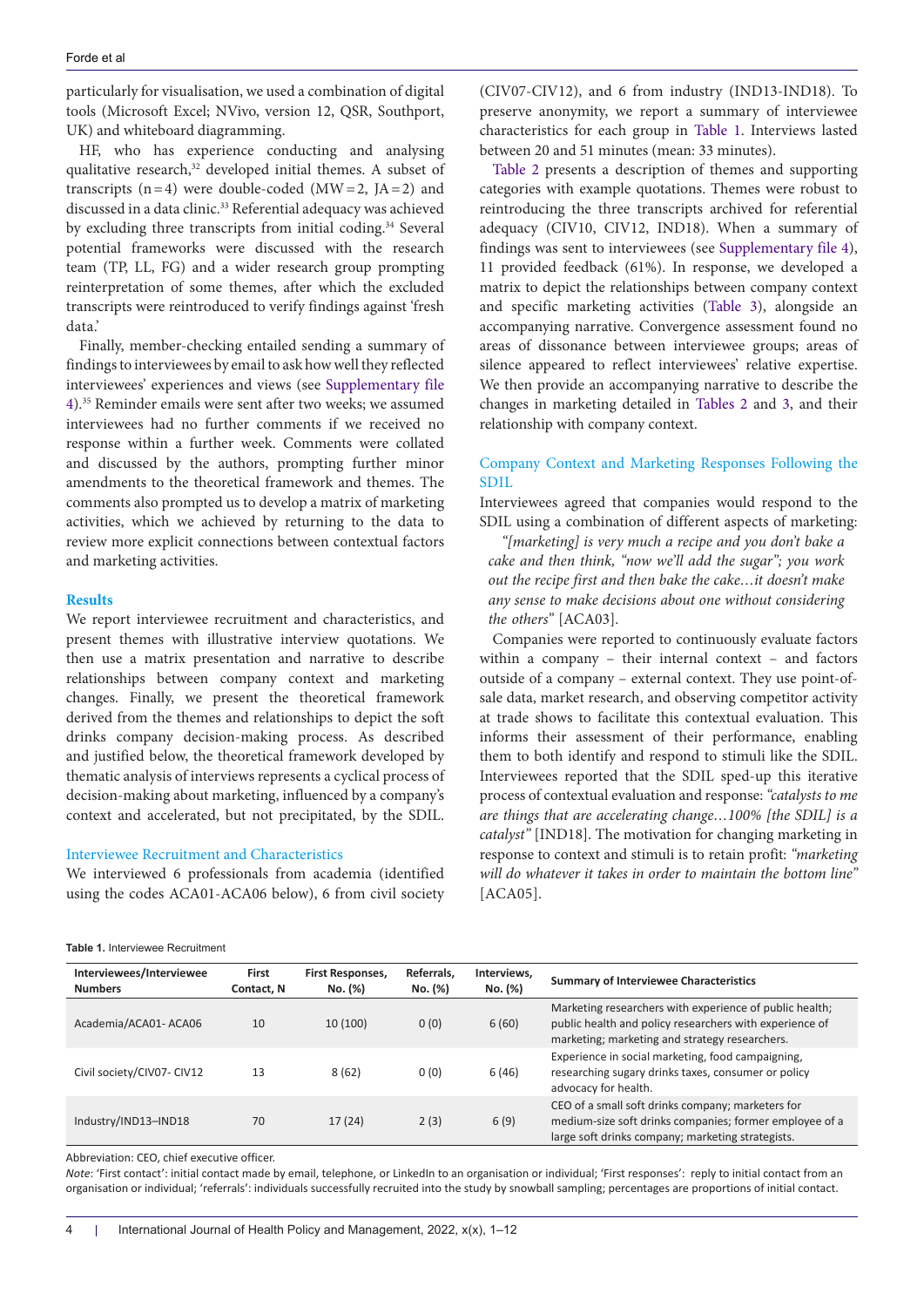**Table 2.** Description of Themes and Constituent Categories With Illustrative Quotations

| <b>Theme Name</b>                      | Description of Theme and Constituent Categories (in Bold)                                                                                                                                                                                                                                                                                                                                                                                                                                                                                                                                                                                                                                                                                                                                                                                                                                                                                                                                                                                                                        | <b>Illustrative Quotations of Theme</b>                                                                                                                                                                                                                                                                                                                                                                                                                                                                                                                                                                                                                                                                                                                                                                                                                                |
|----------------------------------------|----------------------------------------------------------------------------------------------------------------------------------------------------------------------------------------------------------------------------------------------------------------------------------------------------------------------------------------------------------------------------------------------------------------------------------------------------------------------------------------------------------------------------------------------------------------------------------------------------------------------------------------------------------------------------------------------------------------------------------------------------------------------------------------------------------------------------------------------------------------------------------------------------------------------------------------------------------------------------------------------------------------------------------------------------------------------------------|------------------------------------------------------------------------------------------------------------------------------------------------------------------------------------------------------------------------------------------------------------------------------------------------------------------------------------------------------------------------------------------------------------------------------------------------------------------------------------------------------------------------------------------------------------------------------------------------------------------------------------------------------------------------------------------------------------------------------------------------------------------------------------------------------------------------------------------------------------------------|
| On-going monitoring                    | Companies use various tools to continually monitor the market, to identify opportunities and<br>threats for achieving a competitive commercial advantage.                                                                                                                                                                                                                                                                                                                                                                                                                                                                                                                                                                                                                                                                                                                                                                                                                                                                                                                        | "Horizon scanningthe trend that's going to hit the in the next year, two years, three years, and how can I make<br>a sustainable product portfolio" [IND15].                                                                                                                                                                                                                                                                                                                                                                                                                                                                                                                                                                                                                                                                                                           |
| Identify stimuli                       | Companies identify stimuli - like the SDIL - in their context that encourage an accelerated review<br>of their products' market position to capitalise on marketing opportunities.                                                                                                                                                                                                                                                                                                                                                                                                                                                                                                                                                                                                                                                                                                                                                                                                                                                                                               | "When these kind of things come into play they're not new newsthe only change when the levy was announced<br>was it gave us a deadline to complete that work" [IND14].                                                                                                                                                                                                                                                                                                                                                                                                                                                                                                                                                                                                                                                                                                 |
| Determine products'<br>market position | Careful, iterative decision-making, often involving cross-departmental input, informs a product's<br>position in the wider market.                                                                                                                                                                                                                                                                                                                                                                                                                                                                                                                                                                                                                                                                                                                                                                                                                                                                                                                                               | "If you imagine it like a mixing desk in an audio studiohow do I mix this to create the maximum return for my<br>shareholders?" [CIV07].                                                                                                                                                                                                                                                                                                                                                                                                                                                                                                                                                                                                                                                                                                                               |
| <b>External context</b>                | Factors outside a company that may influence its market performance are monitored. These include<br>competitor activity, as success depends on relative performance, and a stimulus may provide an<br>opportunity to differentiate. Consumer preferences are important because they are bi-directly<br>associated with purchasing. Retailers are influential because they negotiate and enact some<br>marketing activities, including price promotions. Suppliers influence feasibility of reformulation<br>and new product development. Perceptions of the direction that policy and regulation may take<br>influences responses to stimuli.                                                                                                                                                                                                                                                                                                                                                                                                                                    | "It's an iterative, circular process of organisations driving consumer wants, and these becoming consumer<br>needs, and then organisations fulfilling consumer needs" [CIV07].<br>"If the retailers think that your price is going to stop people buying the product the retailers will negotiate very<br>hard with you" [ACA01].<br>"It may be that the threat of [sugar company] putting their prices up holds more of a threat than the levy,<br>in which case you keep the sugar and pay the levy because otherwise you're going to get screwed" [ACA01].<br>"We had seen the introduction of that schools legislation [which restricted what products could be sold in<br>schools] as being kind of almost a forbearing of what might come" [IND14].                                                                                                              |
| Internal context                       | Factors within a soft drinks company are monitored to inform marketing decisions. Marketing<br>changes must be consistent with brand identity. Higher brand strength may lead to price increases<br>and diversification, while lower brand strength may lead to reformulation. Capacity and willingness<br>within a company determines the feasibility of activities: larger companies have more resource but<br>may be less agile. A company's concern for reputation may mean they want to 'do the right thing.'<br>Learning from experiences of responding to similar stimuli determines a companies' optimism in<br>their response to the latest stimuli. Companies with a large portfolio can spread risk, meaning they<br>have less incentive to reformulate.                                                                                                                                                                                                                                                                                                              | "If you've spent decades telling people this is what the Real Thing tastes like, the harder it is to actually change"<br>$[IND17]$ .<br>"It's very much capacity-ledwe can't handle doing campaigns and new product development at the same<br>$time''$ [IND14].<br>"Having had that experience, you know, both industry and to a certain extent governments were like, oh okay<br>we know what to do now in these situations" [CIV07].<br>"If a brand has a kind of portfolio of products, they might have looked at, 'well we allocate our marketing spend<br>slightly differentlycan we move them onto milk-based drinks or juice-based drinks?" [CIV12].                                                                                                                                                                                                           |
| Marketing                              | Companies make changes across the marketing mix to position a product. Activities include<br>reformulation, where companies reduce the sugar content of levy-eligible drinks to avoid paying<br>the full levy cost. Increasing the price of products enables companies to pass [at least some] cost<br>of the levy to consumers. Some companies will develop or acquire new products, perhaps because<br>there are no existing consumer taste expectations. Companies could also change messaging in<br>their marketing, developing messages about health, continuity, heritage, or choice. Changing<br>product packaging, perhaps across brands in portfolio, can help communicate these messages.<br>Reducing portion size may encounter less resistance than reformulation, though more easily<br>achieved once smaller product sizes are normalised. PR campaigns, such as those focused on sport,<br>could promote drinks and boost reputation. Though technically possible, changing the distribution<br>and changing the placement of products is difficult to negotiate. | "Don't change your packaging, don't do a press release, just quietly get rid of the sugar and nobody notices if<br>you do it well" [CIV10].<br>"A lot of it has been buying up other companies that have mid or low-calorie beverages and adding them to<br>their portfolio" [CIV11].<br>"Almost kind of de-risking it by putting all their brands on pretty much the same platform, and saying effectively,<br>you choose" [IND17].<br>"Focusing on portion size is the right solutionthe alternative, which is to tinker with the formula is a really<br>bad idea" [ACA06].<br>"If you can't push the problem away[then you could] invest in CSR type activities, public education activities,<br>things which can give your company a healthier look" [ACA05].<br>"They always sell through retailers, and so how the retailers respond is very important" [ACA06]. |
| Non-marketing activity                 | Companies also use activities that do not directly affect the relationship between a product<br>and prospective consumer to position their products in a market. This includes framing either<br>themselves or the stimuli in a way that protects profits, and lobbying, possibly against further<br>regulations; these are likely to contrast their communication to the public.                                                                                                                                                                                                                                                                                                                                                                                                                                                                                                                                                                                                                                                                                                | "(Example) soft drinks don't contribute to dental caries, the problem is it's the parents who don't supervise the<br>children brushing their teeth" [ACA05].<br>"They undoubtedly would have argued against it or argued for a different approach" [IND16].                                                                                                                                                                                                                                                                                                                                                                                                                                                                                                                                                                                                            |
| Purchase soft drinks                   | Companies will coordinate their activities in a way that retains profit, since this is their<br>overwhelming concern.                                                                                                                                                                                                                                                                                                                                                                                                                                                                                                                                                                                                                                                                                                                                                                                                                                                                                                                                                            | "The idea that this was some kind of financial catastrophe has proven very untrue" [CIV10].                                                                                                                                                                                                                                                                                                                                                                                                                                                                                                                                                                                                                                                                                                                                                                            |

<span id="page-4-0"></span>Abbreviations: PR, public relation; CSR, corporate social responsibility; SDIL, Soft Drinks Industry Levy.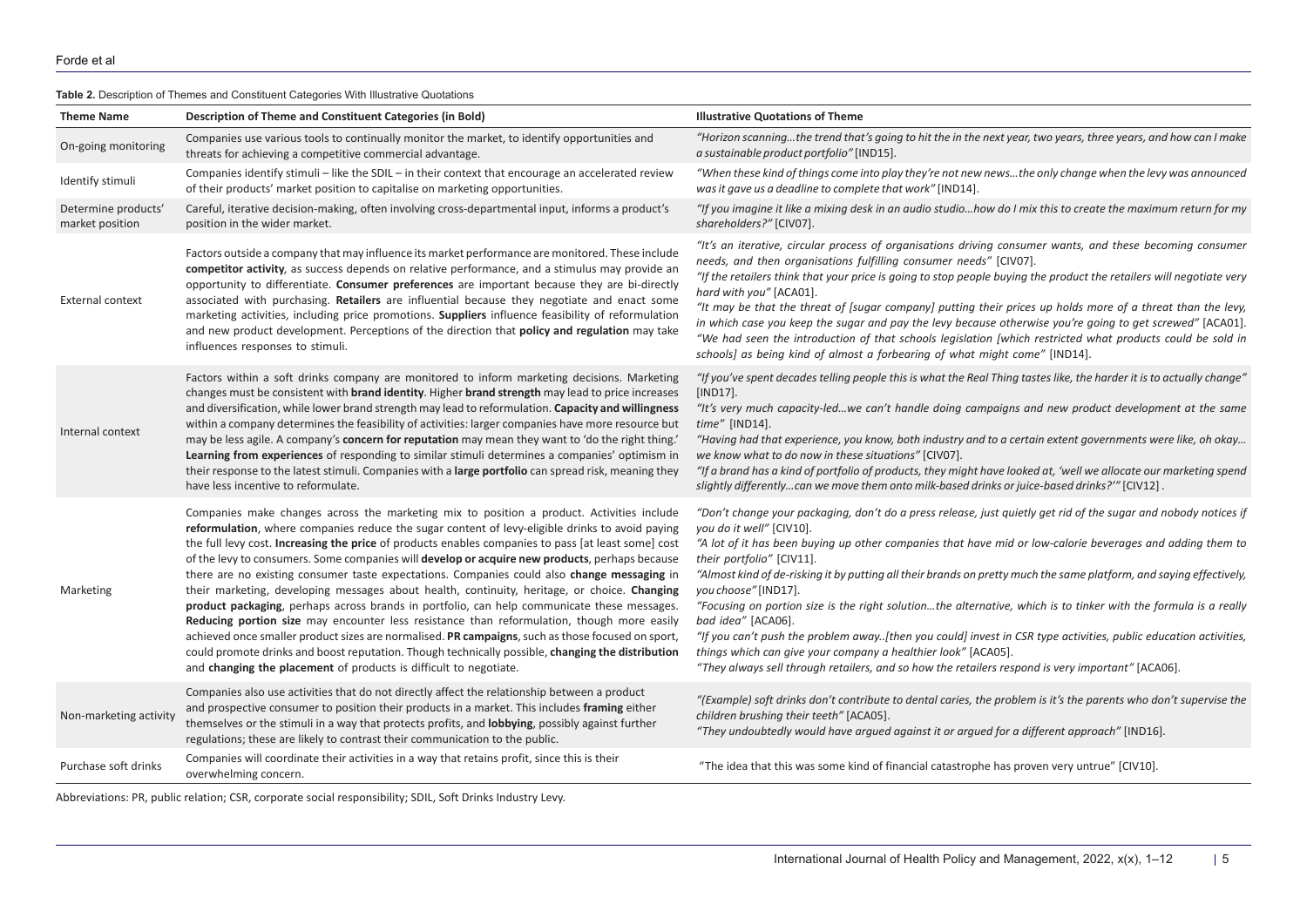**Table 3.** Factors in a Soft Drinks Company's Internal and External Context That Possibly Increase the Likelihood of a Marketing Response**<sup>a</sup>**

|                                       |                             | <b>Marketing Response</b>                                        |                                                               |                                                                                       |                                                                 |                                                                 |                                                                  |                                             |                                    |                                        |
|---------------------------------------|-----------------------------|------------------------------------------------------------------|---------------------------------------------------------------|---------------------------------------------------------------------------------------|-----------------------------------------------------------------|-----------------------------------------------------------------|------------------------------------------------------------------|---------------------------------------------|------------------------------------|----------------------------------------|
|                                       |                             | Reformulation                                                    | Develop or Acquire New<br><b>Products</b>                     | <b>Change Messaging</b>                                                               | <b>Increase Product Price</b>                                   | <b>Reduce Portion Size</b>                                      | <b>New PR Campaigns</b>                                          | Change<br><b>Distribution</b>               | Change<br>Placement                | Change<br>Packaging                    |
| Factor in<br>the external<br>context  | Competitor<br>activity      | If competitors<br>reformulate                                    | If competitors develop/<br>acquire new products               |                                                                                       | If competitors increase<br>price                                | If competitors<br>reduce size                                   |                                                                  |                                             |                                    |                                        |
|                                       | Consumers'<br>preferences   | If interested in health,<br>not wary of artificial<br>sweeteners | If interested in health, low-<br>sugar variants likely        | If interested in<br>health, health<br>messaging likely                                | If below the consumer<br>psychological threshold                | If smaller products<br>considered<br>acceptable                 | If interested in<br>health, health<br>campaigns likely           |                                             |                                    |                                        |
|                                       | Policy and<br>regulation    | If responded to policy<br>before or think more will<br>follow    | If think similar policy will<br>follow, low-sugar variants    | If wary of policy,<br>create 'health' and<br>'choice' messaging                       |                                                                 |                                                                 |                                                                  |                                             |                                    |                                        |
|                                       | Influential<br>retailers    |                                                                  |                                                               |                                                                                       | If aligns with retailers'<br>goals                              |                                                                 |                                                                  |                                             | If aligns with<br>retailers' goals |                                        |
|                                       | Influential<br>suppliers    | If sugar suppliers are not<br>influential                        |                                                               |                                                                                       | If sugar suppliers are not<br>influential                       |                                                                 |                                                                  |                                             |                                    |                                        |
| Factors in<br>the internal<br>context | <b>Brand identity</b>       | If identity not tied to<br>sugar                                 | If identity tied to sugar                                     | If identity tied to<br>sugar, messaging<br>likely to be about<br>continuity, heritage | If identity tied to<br>sugar, more likely than<br>reformulation | If identity tied to<br>sugar, more likely<br>than reformulation | If identity tied to<br>sugar, sport or choice<br>campaign likely |                                             |                                    |                                        |
|                                       | <b>Brand</b><br>strength    | If a weak brand                                                  | If a strong brand                                             | If a weak brand that<br>is easier to change                                           | If a strong or 'luxury'<br>brand                                | If a strong brand                                               |                                                                  |                                             | If a strong<br>brand               |                                        |
|                                       | Capacity and<br>willingness | Less agile, lack<br>infrastructure or<br>willingness             | May be easier to acquire<br>products than develop new<br>ones | If sufficient resource<br>to support new<br>campaign                                  | If internal dynamics are<br>supportive                          | If sufficient<br>infrastructure and<br>willingness              | If company has<br>international<br>presence                      | If company has<br>international<br>presence |                                    | If sufficient<br>resource<br>available |
|                                       | Concern with<br>reputation  | If concerned with<br>appearing responsible                       |                                                               | If want to appear<br>healthy, health<br>messaging likely                              |                                                                 |                                                                 | If want to appear<br>healthy, sport or<br>health campaigns       |                                             |                                    |                                        |
|                                       | Learning from<br>experience | If reformulated<br>successfully before                           |                                                               |                                                                                       |                                                                 |                                                                 |                                                                  |                                             |                                    |                                        |
|                                       | Size of<br>portfolio        | If no low-sugar variants<br>in portfolio                         | If no low-sugar variants in<br>portfolio                      | Choice messaging if<br>low-sugar variants in<br>portfolio                             |                                                                 |                                                                 |                                                                  |                                             |                                    |                                        |

<span id="page-5-0"></span>Abbreviation: PR, public relation.

<sup>a</sup> Read as: marketing response that is likely to happen if a contextual factor is present eg, reformulation is likely to happen if competitors reformulate.

'-' is used where no evidence was found.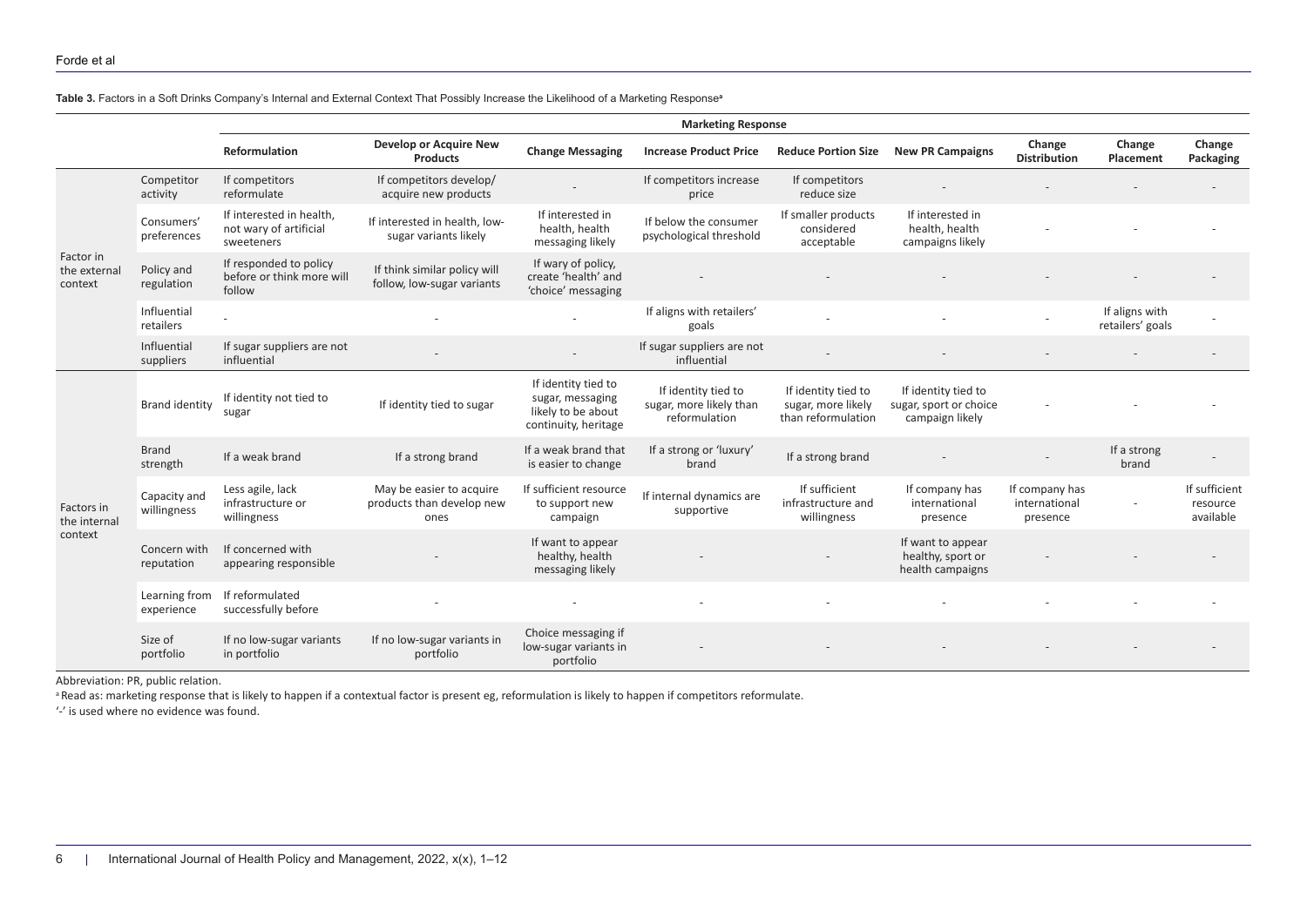## *Reformulation*

The most extensively described marketing response to the SDIL was reformulation to reduce sugar content and avoid paying the levy. Whether a company could and would reformulate appeared to depend on several contextual factors. Brand strength, which is the perception and value invested in a brand, significantly influenced reformulation. Customers were described as less price-sensitive to stronger brands, preferring to pay a higher price than consume a reformulated product, particularly if the brand strength is strongly connected to consumers' perception of taste. Reformulation was more feasible for brands whose identity is orientated around health, whereas interviewees reported that companies with an identity tied to sugar can receive 'backlash' to reformulation *("sugar was the whole point of it"* [ACA02]).

Consumer preferences, and particularly trends for healthiness and lower sugar products, were also described to facilitate reformulation:

*"There's a big section of the market that is interested in health and reducing sugar, you could say that that's influenced the market more than the SDIL"* [ACA02].

Reformulation was thought to help protect companies' reputations, who wanted to be seen to be 'doing the right thing' by consumers and policy-makers. However, interviewees also said that some companies were wary of replacing sugar with artificial sweeteners because of consumers' fears about their health effects.

A company's capital also affected likelihood of reformulation: those with substantial physical production infrastructure were thought to be less able to reformulate and those with more financial capital more able to reformulate. Sugar suppliers were also said to affect a company's likelihood of reformulation, as they could respond to reduced demand across the sector by raising prices, negating any financial benefits to companies of removing sugar to avoid the levy. Practical factors related to the size of a company were also reported to influence a soft drinks company's ability to reformulate. Larger companies with portfolios consisting of both high and low sugar products were thought less likely to reformulate, as they already have lower sugar alternatives.

Interviewees noted that some reformulation pre-empted the SDIL announcement, but also explained that companies probably explored other options before reformulating (*"move through a range of backstops…never move immediately to the reformulation stage"* [ACA05]*)*. Interviewees also described a "last mover advantage", with some companies waiting to observe the results of competitors' reformulation before committing.

Interviewees described how experience of successfully responding to other legislation may have reduced resistance to reformulation. One interviewee described how their company's reformulation following school food legislation had prepared them for the SDIL [IND14].

## *Develop or Acquire New Products*

Another commonly discussed marketing response to the SDIL was portfolio expansion by developing or acquiring

new, lower-sugar, products. Like reformulation, some of this diversification was thought to pre-date the SDIL and reflected a focus on protecting profits by both *"maintaining the [priceinsensitive] heavy user"* [ACA05], of core brands while also selling lower-sugar alternatives to health conscious or pricesensitive consumers.

As with reformulation, an existing portfolio consisting of levy-exempt drinks was thought to result in less pressure for new product development or acquisition. Interviewees described a decreasing marginal return with increasing portfolio size, as large portfolios risk diluting the power of flagship products. Brand strength and identity also influenced the nature and likelihood of acquiring or developing new products. Interviewees thought it easier for companies to acquire than change existing products, if those products had a strong taste expectation among consumers: *"a combination of both the classic heritage premium product kind of thing together with introducing new brands"* [ACA02]. The nature of a company's physical and financial capital may have also determined whether companies developed or acquired new products. For some, it may be quicker and less costly to acquire products than to develop new ones.

Perceptions about future policy and consumer trends also influenced diversification, with some companies thought to be 'future-proofing' their portfolio through expansion. One industry interviewee noted that the normalisation of lowersugar drinks was leading some companies to search for alternative ways to identify their products as 'healthy,' adding vitamins, fibre or protein: *"'no added sugar' just isn't cutting it for [consumers] anymore"* [IND14].

## *Change Messaging*

Some companies were reported to change the overall essence of their communications to consumers and policy-makers following the SDIL. These communications take place across the marketing mix. Though some companies chose to enact new messaging campaigns, it was noted that campaigns are often costly and so may only be a feasible for larger companies. One industry interviewee described how their company had to choose between developing a new product and launching a new messaging campaign [IND14].

Frequently described marketing messages centred around health, continuity, heritage and choice. For those companies concerned about consumer preferences, reputation and health, their messaging was more likely to focus on health:

*"'We've reformulated, we care,' you know, 'we want to help the obesity crisis,' they can use that as a kind of social marketing campaign"* [ACA01].

Given perceived concerns about the health impacts of artificial sweeteners, it was thought that messaging would be cautious about explicitly mentioning these. An interviewee also explained that brands are often marketed using multiple messages, for example a lead message (such as health) supported by one or two others (choice, heritage). Changing messaging may involve reprioritising these existing messages, rather than developing new messages.

Interviewees thought it would be harder for strong or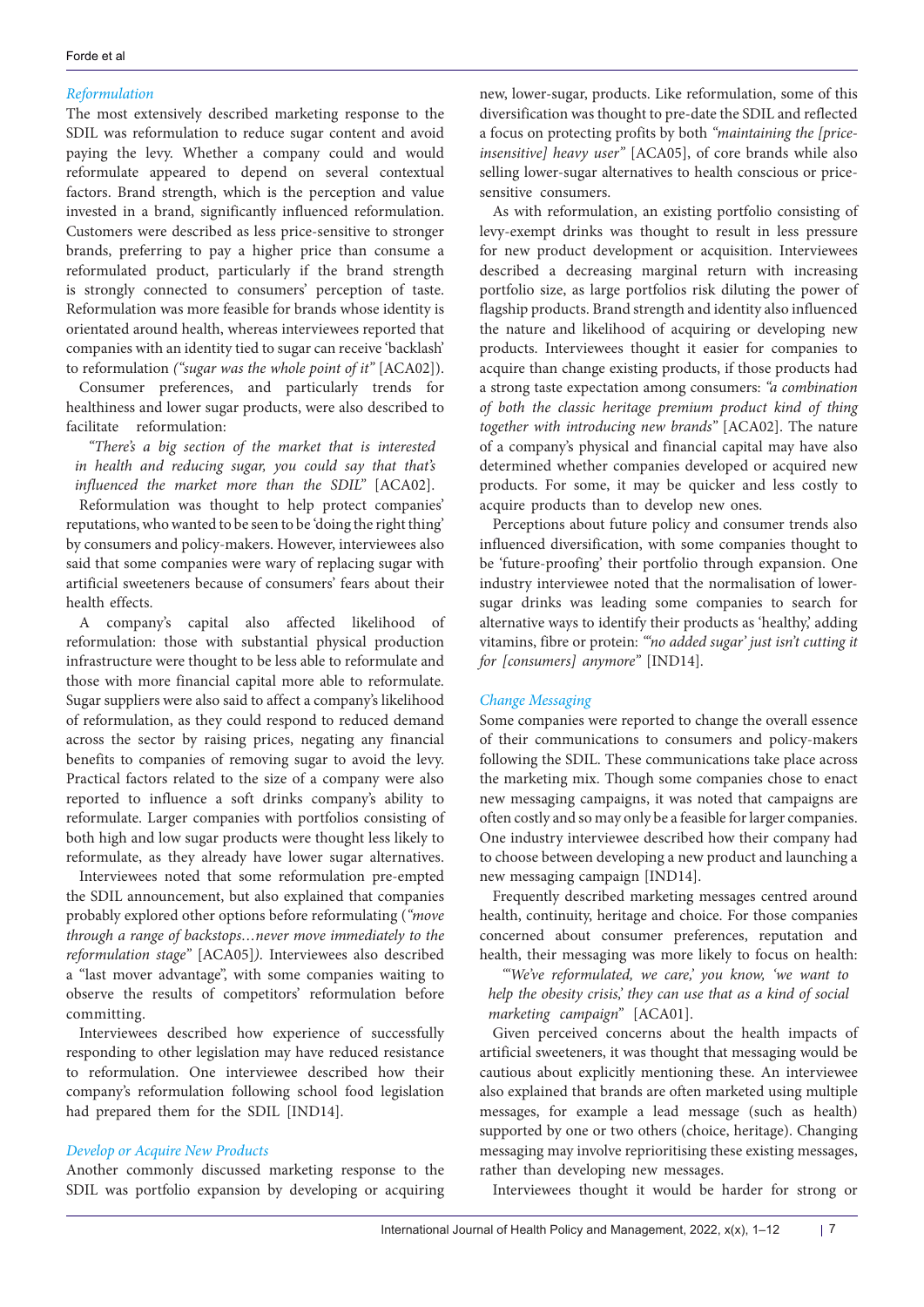unique brands to dramatically change their messaging without undermining the brand. In these cases, a focus on continuity and heritage that reassured consumers was considered preferable: *"protecting the heritage, protecting the kind of uniqueness of certain brands"* [ACA02]. Whilst most messaging is brand-specific, some may take place across portfolios. Interviewees described how a company had unified the messaging across their portfolio, possibly to position both high and low sugar consumption as a consumer choice that their portfolio could accommodate.

## *Increase Product Price*

Increasing the price of levy-eligible products in response to the SDIL was considered more likely and successful for strong brands, as they have the least price-sensitive consumers. As with reformulation, interviewees also thought it possible that price changes could be subject to 'domino effects,' with a few companies having to blaze a trail before others rapidly followed suit.

The intermediary role of retailers was considered important in relation to brand strength and price increases: *"negotiating a price increase into the retail trade is a, it's like a dance"* [CIV07]. Stronger brands were considered more able to negotiate lower margins with retailers because they are viewed as 'commodity products' that define 'the soft drinks aisle.' Retailers can demand higher margins from weaker brands because not selling these is unlikely to impact overall custom.

Varying brand strength within a company's portfolio, combined with negotiations with multiple retailers (who themselves are in competition), and company-specific calculations of margins, meant one interviewee thought there were practical difficulties in differentially pricing higher versus lower sugar drinks within and between companies. Differentially pricing high and low sugar variants within a brand was also thought to make running price promotions logistically challenging and harder to communicate to consumers. An interviewee thought this might lead companies with large portfolios of products with varying sugar content to maintain price uniformity across their portfolio [CIV07]. With many soft drinks companies operating internationally, these dynamics can play out at both a national and international level.

## *Reduce Portion Size*

Reducing portion size was a further potential marketing response to the SDIL. Interviewees had seen this in response to previous legislation, such as menu labelling. Whist reducing portion size without reducing prices is equivalent to increasing price in volume terms, one interviewee thought reducing portion size was more acceptable to consumers than increasing price as it does not pass a *"psychological threshold"*  [ACA06].

As with price, interviewees suggested that reducing portion size is more acceptable to consumers of stronger brands than reformulation, particularly those with previous negative experiences of reformulation. Again, the importance of normalisation of, in this case, smaller pack formats across the

sector following the SDIL was noted [IND15], reinforcing that some company-level reactions can be amplified by significant players to become a sector-wide strategy.

Avoiding alerting consumers to smaller portion sizes was considered particularly important in ensuring the acceptability of this strategy. An interviewee reported that a company may have adopted this strategy if they were specifically measuring their performance by profits rather than volume sales.

## *Change Distribution, Placement and Packaging; New Public Relations Campaigns*

Though descriptions of other marketing activities were less salient, interviewees said it was possible that every marketing lever could have changed in response to the SDIL, including distribution, placement and packaging. Interviewees also explained that large multinational companies might have recouped lost UK sales following the SDIL by increasing sales elsewhere. As with price changes, retailers were thought to have been central in determining whether a company could reposition their products in retail outlets. The most desirable locations, such as end-of-aisle and eye-level shelves, usually cost more to occupy:

*"Soft drink and other food manufacturers pay the grocery stores very large fees in order to first get on the shelf, to stay on the shelf, to get at eye level, to get on the end of aisle displays, to get in the checkout, to really be more visible and promoted, to have these very aggressive sales"* [CIV11].

Again, those products with higher brand strength or companies with more financial capital were thought more able to use this lever.

Interviewees cited some brands they thought had changed their packaging in response to the levy. In some instances, repackaging lower sugar variants to resemble higher sugar ones more closely, may have normalised lower sugar drinks for consumers.

Interviewees touched on the potential for using public relations (PR), particularly as part of Corporate Social Responsibility strategies in response to the SDIL, giving the example of physical activity promotion. As PR is usually expensive, interviewees thought only larger companies would have been able to use this lever.

## Theoretical Framework

Using the relationships between themes, we developed a theoretical framework. This shows a process of marketing decision-making in which a stimulus such as the SDIL accelerates, rather than precipitates, soft drinks companies' to review a product's position in the market (at a brand or company level) ([Figure 2](#page-8-0)). Both marketing activities and nonmarketing activities are used to determine a product's market position, in turn influencing soft drink purchases and profits and so acting as a feedback loop. Though this process is similar for each company, the differing internal and external contexts of each company means the process results in a unique combination of marketing activities: *"each company will not go through the same decision…[the outcome] depends on the company"* [ACA01].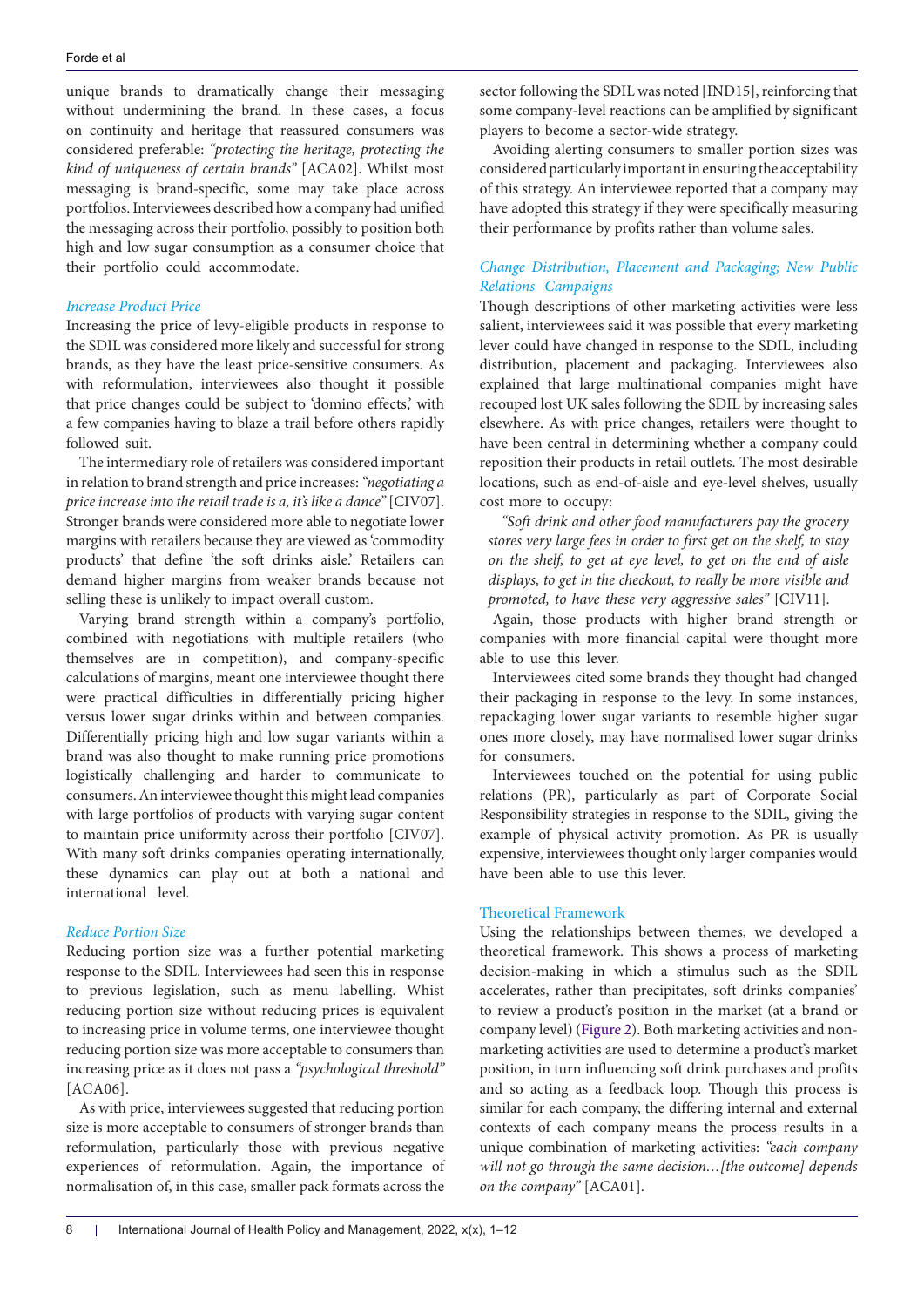<span id="page-8-0"></span>

Figure 2. Theoretical Framework of Marketing Decision-Making in Response to the Soft Drinks Industry Levy. Abbreviation: SDIL, Soft Drinks Industry Levy.

## **Discussion**

## Summary of Study Findings

Using the SDIL as context, we explored how soft drinks marketing might change in response to a sugary drinks tax. We found that the underlying process of marketing decision making is continuous and iterative, and accelerated rather than precipitated by the SDIL. Possible marketing changes in response to the SDIL spanned the full suite of potential marketing activities, including changes to the product, its price, placement and promotion. The specific selection of marketing activities chosen by any particular company appears to be determined by context-specific internal and external factors. For example, companies with high- and lowsugar products in their brand portfolio appeared less likely to reformulate, while those with high brand strength, high-sugar drinks were more likely to increase prices. Understanding the role of context may help explain possible heterogeneity in marketing responses to the SDIL across the sector. This could help predict company-level marketing changes following sugary drinks taxes with implications for public health policy development.

## Strengths and Limitations of the Study

The openness of the marketing process initially theorised by the study team helped to avoid limiting the scope of the interviews.36 Subsequent use of a data collection method sensitive to commercial pressures enabled the collection of information from a range of expert stakeholders. Stakeholders contributions transformed our understanding the marketing decision-making process, as illustrated in the contrast between the process we hypothesised before data collection ([Supplementary file 2](#page-10-1)) and [Figure 2](#page-8-0) (developed after data collection).

Existing professional relationships between the study team and some interviewees increased sampling specificity but may have introduced confirmation bias. This was reduced by also including interviewees previously unknown to the interviewer in each of the three participant groups. Employing an alternative set of methods or interviewees may have led to different findings. Collecting data one year after the SDIL was implemented may have increased the credibility, with interviewees referencing marketing they knew to have occurred. However, this may have also introduced recall bias and limited expansive thinking. Focusing on the SDIL may have limited the transferability of findings to taxation policies designed differently.15 Exploring marketing responses to other stimuli, including sugary drinks taxes elsewhere, would determine the generalisability of the theoretical framework.

Establishing credibility of the specific concepts and processes in our final theoretical framework was helped by triangulation between researchers, $37$  and across a diverse set of stakeholder groups.<sup>38</sup> Comparing the contribution from each interviewee group using an adapted convergence assessment highlighted differences in contribution rather than sentiment,<sup>30</sup> suggesting that our study findings may resonate in other contexts. Our findings proved robust to validity testing using referential adequacy and memberchecking,34 further increasing their credibility.

## Comparison to Existing Literature

By employing a broad conceptualisation of marketing, this study has extended existing literature that implicitly or explicitly explores marketing changes following sugary drinks taxation. Changes to price and product composition following sugary drinks taxes have been reported for several countries,19,39,40 but often this is not explicitly considered in relation to other marketing activities that may influence the health outcomes of such taxes.<sup>16,41</sup> The theoretical framework we developed is specific to sugary drinks taxes but echoes elements of existing marketing change models, such as the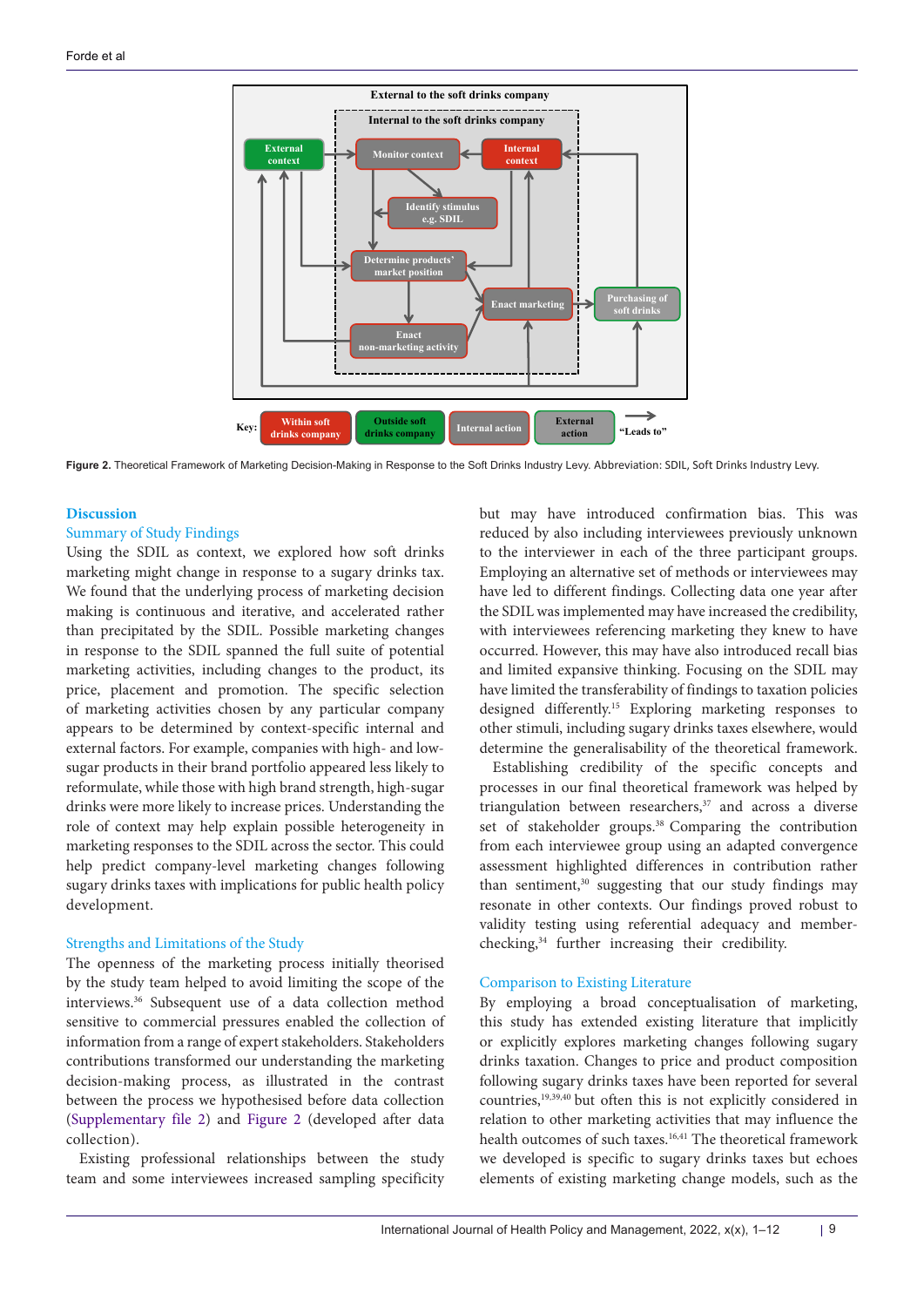role of context and continuous market feedback,<sup>42,43</sup> which increases the credibility of the model.

Our findings indicate that whether or not sugary drinks taxes lead to price increases, as has been documented elsewhere,<sup>44</sup> will depend on individual company context. Decisions about price may be influenced by a company's negotiation with retailers and their brand strength, partly explaining observed heterogeneity in the impact of the SDIL on prices. The framework emphasises that events like the SDIL are one of many factors considered when determining the form and nature of marketing. Reviewing their context in totality may result in a soft drinks company making either no changes to their marketing, changes that conflict or align with public health goals, or changes that are quickly augmented based on 'feedback' from sales. Emerging evidence confirms that some impacts of the SDIL, such as a reduction in soft drinks company profit,<sup>20</sup> are small or short-lived, and may reflect responsive inward investment in marketing activities. Exploring circumstances leading to the alignment of commercial and public health goals could inform the design of sugary drinks taxation policies that are robust to industry resistance and counteraction.45 For example, our study highlighted that soft drinks companies were more likely to reformulate sugary drinks following the SDIL if they thought there was consumer interest in low sugar products and political appetite for further regulation.

## Interpretation and Implications

Our theoretical framework proposes that using a broader concept of marketing leads to a better understanding of industry behaviour in response to public health policies such as sugary drinks taxes. This understanding could help develop integrated policy strategies that pre-empt and mitigate industry responses that undermine the public health goals of sugary drinks taxes. For example, our theoretical framework suggests a soft drinks company could offset any reduction in sales following a tax by changing their product packaging to appeal to consumers and retain sales, thus diluting any public health benefit of the price increase. Introducing mandatory labelling legislation alongside sugary drinks taxes, such as in Chile,<sup>46</sup> could help avoid this.

The SDIL was specifically intended to encourage companies to reduce portion sizes and reformulate high sugar drinks to lower sugar alternatives.<sup>17</sup> We found that factors that might drive a company to reformulate following taxation include their competitors' reaction, consumers interests, previous positive experience of responding to policy, and a brand identity not tied to sugar. A company appeared more likely to reduce portion sizes if this was considered acceptable to consumers, they had high brand strength, access to the required infrastructure, and a brand identity tied to sugar. Though we explored these factors at a company-level, we also found evidence of sector-wide effects. For example, competitors' reactions helped to normalise and perpetuate certain responses, making industry leaders particularly influential in determining the sector-wide response. Incentivising positive reactions from industry leaders may thus maximise the potential of future fiscal interventions.

The role of soft drinks companies' external context in determining their marketing response to taxation suggests it may be possible to influence these environments to achieve particular responses. We found that a soft drinks company considers trends in policy implementation when reacting to a single policy like the SDIL. This suggests that integrated public health strategies may be more likely to elicit responses from industry aligned with policy-makers' objectives than single interventions. Our finding that companies also determine their response based on concern for their reputation suggests that positioning a sugary drinks tax in the context of the benefits derived from its revenue (eg, hypothecation for children's sport), might be another way that policy-makers can encourage certain responses from industry.<sup>47</sup>

## Unanswered Questions and Future Work

Testing our framework with findings from the SDIL as well as those from other taxes on sugary drinks and less healthy foods will help clarify whether and how it is generalisable to other contexts.48 Such tests would benefit from data at a companyrather than industry-level, a broad conceptualisation of marketing and methods sensitive to temporal changes. Future work could also explore some of the factors we found may influence each company's decisions, such as the role of retailers, in more detail.

The finding that reactions to sugary drinks taxes are likely to be company-specific suggests policy-makers could pay attention to individual- or groups of similar- companies, defined by characteristics like size or brand strength. Whilst it might be difficult to exhaustively assess the behaviour of every company, particular attention could be paid to market leaders. As the SDIL was already informed by industry consultation,49 it may be necessary for policy-makers to seek alternative avenues for understanding industry behaviour.

## **Conclusion**

By employing a broad conceptualisation of marketing, we identified that soft drinks companies' marketing reactions following the SDIL were heterogeneous and dependent on company-specific context. We illustrated that the process underpinning these decisions was continuous and iterative. Future work should explore what contexts can lead to marketing activities that enhance or undermine public health aims of sugary drinks taxes, to inform the design of future fiscal interventions. Doing so might have more general relevance for understanding how the food and drinks industry responds to a wider range of public health regulatory interventions, and the consequences for achieving public health gain.

## **Acknowledgements**

The authors would like to thank interviewees who agreed to take part in this study.

## **Ethical issues**

A favourable opinion on the study was obtained from the University of Cambridge Humanities and Social Science Research Ethics Committee (approved 16 May 2018, ref: 18/165).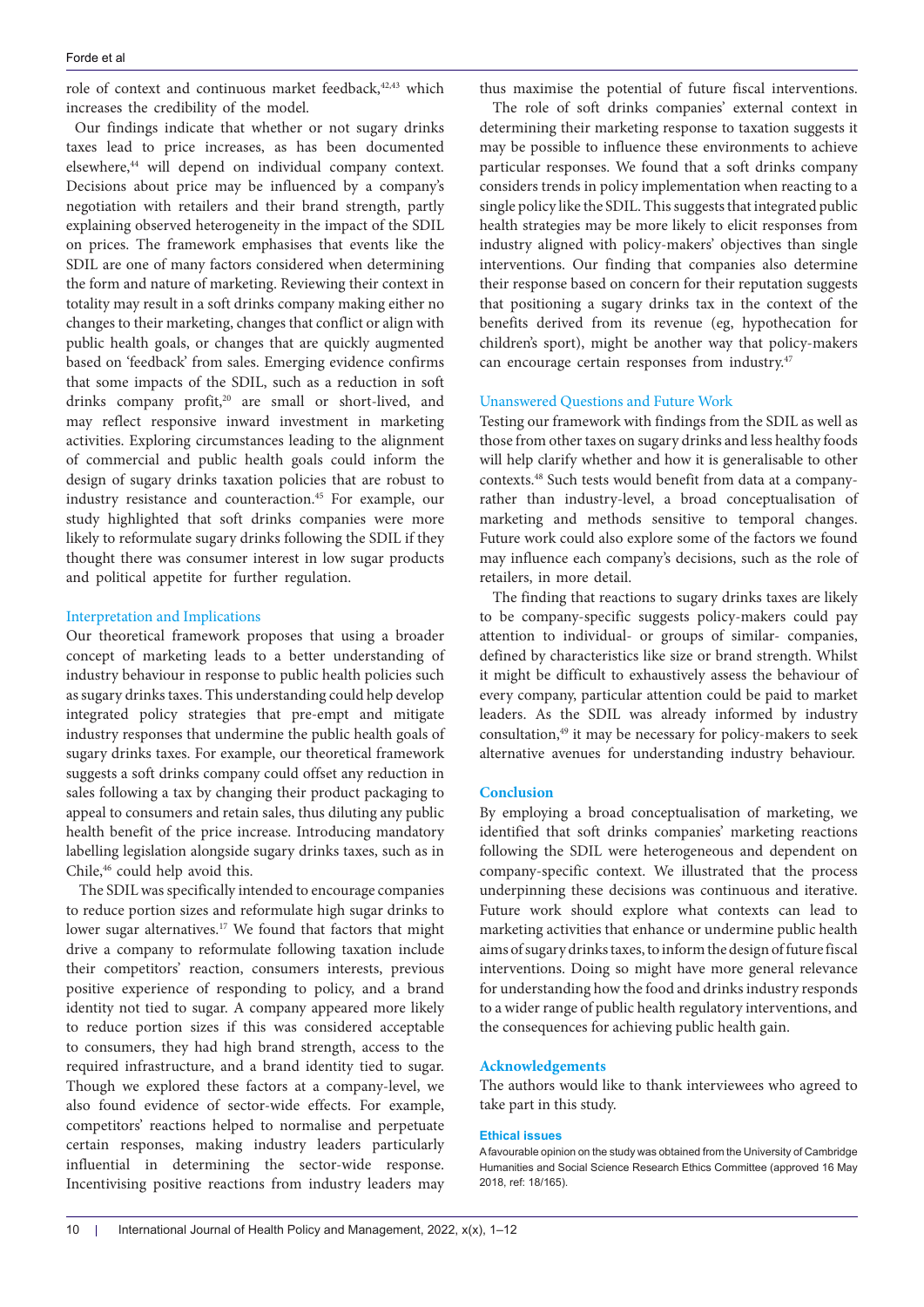## **Competing interests**

HF reports PhD funding from Public Health England and from Economic and Social Research Council, grants from Murray Edwards College, Cambridge; personal fees from University of Cambridge School of Clinical Medicine, personal fees from Cambridge Social Science Partnership, outside the submitted work; and HF has previously worked for market research companies which conduct research on behalf of many companies, including those from the food and drink industry. LL is a Visiting Professor at the University of Chester. FG is now employed by The National Institute for Health and Care Excellence.

## **Authors' contributions**

All authors attest they meet the ICMJE criteria for authorship. Conception and design: HF, TP, MW, LL, FG, and JA; acquisition of data: HF; analysis and interpretation of data: HF, TP, MW, LL, FG, and JA; drafting of the manuscript: HF; critical revision of the manuscript for important intellectual content: TP, MW, LL, FG, and JA; obtaining funding: MW, LL, FG, and JA; administrative, technical or material support: HF; supervision: MW, LL, FG and JA.

### **Funding**

HF received funding for her PhD studentship from the Economic and Social Research Council and Public Health England, and she has received further discretionary funding from the Economic and Social Research Council and Murray Edwards College, Cambridge. During the course of this work, HF, JA and MW were supported by the Medical Research Council (grant number MC\_UU\_00006/7). MW received funding as Director of NIHR's Public Health Research Programme. FG and LL were employed by Public Health England at the time the study was conducted. MW holds an honorary consultant in public health contract with Public Health England, and JA holds an honorary contract with Public Health England. Public Health England, a government-funded arm's length body and one of the funders, could have influenced study design, data collection, data analysis, data interpretation and writing of the manuscript via the involvement of FG and LL and informal feedback received at seminars where this work was presented. No other funders had any influence.

### **Authors' affiliations**

1 MRC Epidemiology Unit, University of Cambridge School of Clinical Medicine, Institute of Metabolic Science, Cambridge, UK. <sup>2</sup>Global Food Systems and Policy Research, School of Global Health, Faculty of Health, York University, Toronto, ON, Canada. 3 The Faculty of Health and Social Care, University of Chester, Chester, UK. 4 Public Health England, London, UK. 5 Department of Primary Care and Public Health, School of Public Health, Imperial College London, London, UK. 6 National Institute for Health and Care Excellence, London, UK.

#### **Supplementary files**

<span id="page-10-0"></span>[Supplementary file 1.](https://www.ijhpm.com/jufile?ar_sfile=58314) COREQ (COnsolidated criteria for REporting Qualitative research) Checklist.

<span id="page-10-1"></span>[Supplementary file 2](https://www.ijhpm.com/jufile?ar_sfile=58315). Pre-interview Material.

<span id="page-10-2"></span>[Supplementary file 3](https://www.ijhpm.com/jufile?ar_sfile=58316). Interview Guide.

<span id="page-10-3"></span>[Supplementary file 4](https://www.ijhpm.com/jufile?ar_sfile=58317). Summary of Findings.

#### **References**

- 1. Malik VS, Popkin BM, Bray GA, Després JP, Hu FB. Sugar-sweetened beverages, obesity, type 2 diabetes mellitus, and cardiovascular disease risk. *Circulation*. 2010;121(11):1356-1364. doi:[10.1161/](https://doi.org/10.1161/circulationaha.109.876185) [circulationaha.109.876185](https://doi.org/10.1161/circulationaha.109.876185)
- 2. World Health Organization (WHO). *Tackling NCDs: 'Best Buys' and Other Recommended Interventions for the Prevention and Control of Noncommunicable Diseases*. Geneva: WHO; 2017.
- 3. Redondo M, Hernández-Aguado I, Lumbreras B. The impact of the tax on sweetened beverages: a systematic review. *Am J Clin Nutr*. 2018; 108(3):548-563. doi:[10.1093/ajcn/nqy135](https://doi.org/10.1093/ajcn/nqy135)
- 4. Falbe J, Rojas N, Grummon AH, Madsen KA. Higher Retail prices of sugar-sweetened beverages 3 months after implementation of an excise tax in Berkeley, California. *Am J Public Health*. 2015;105(11):2194-2201. doi[:10.2105/ajph.2015.302881](https://doi.org/10.2105/ajph.2015.302881)
- 5. Alvarado M, Unwin N, Sharp SJ, et al. Assessing the impact of the Barbados sugar-sweetened beverage tax on beverage sales: an observational study. *Int J Behav Nutr Phys Act*. 2019;16(1):13. doi[:10.1186/s12966-](https://doi.org/10.1186/s12966-019-0776-7) [019-0776-7](https://doi.org/10.1186/s12966-019-0776-7)
- 6. Colchero MA, Rivera-Dommarco J, Popkin BM, Ng SW. In Mexico, evidence of sustained consumer response two years after implementing a sugar-sweetened beverage tax. *Health Aff (Millwood)*. 2017;36(3):564-

#### 571. doi[:10.1377/hlthaff.2016.1231](https://doi.org/10.1377/hlthaff.2016.1231)

- 7. Penney TL, Adams J, Briggs A, et al. Theorising How the UK Soft Drinks Industry Levy Could Impact Population Level Diet and Health: Development of a Multi-Sectoral Systems Map. International Society for Behavioural Nutrition and Physical Activity; 2017. p. 203.
- 8. Buckton CH, Fergie G, Leifeld P, Hilton S. A discourse network analysis of UK newspaper coverage of the "sugar tax" debate before and after the announcement of the Soft Drinks Industry Levy. *BMC Public Health*. 2019; 19(1):490. doi:[10.1186/s12889-019-6799-9](https://doi.org/10.1186/s12889-019-6799-9)
- 9. White M, Scarborough P, Briggs A, et al. Evaluation of the Health Impacts of the UK Treasury Soft Drinks Industry Levy (SDIL). Cambridge; 2017. [https://njl-admin.nihr.ac.uk/document/download/2010886.](https://njl-admin.nihr.ac.uk/document/download/2010886)
- 10. Kotler P. Marketing Management. Prentice Hall; 2000.
- 11. American Marketing Association. About AMA: Marketing. [https://www.](https://www.ama.org/AboutAMA/Pages/Definition-of-Marketing.aspx) [ama.org/AboutAMA/Pages/Definition-of-Marketing.aspx](https://www.ama.org/AboutAMA/Pages/Definition-of-Marketing.aspx). Accessed October 22, 2017. Published 2013.
- 12. Cairns G, Angus K, Hastings G, Caraher M. Systematic reviews of the evidence on the nature, extent and effects of food marketing to children. A retrospective summary. *Appetite*. 2013;62:209-215. doi[:10.1016/j.](https://doi.org/10.1016/j.appet.2012.04.017) [appet.2012.04.017](https://doi.org/10.1016/j.appet.2012.04.017)
- 13. Forde H, White M, Levy L, et al. The relationship between self-reported exposure to sugar-sweetened beverage promotions and intake: crosssectional analysis of the 2017 International Food Policy Study. *Nutrients*. 2019;11(12):3047. doi[:10.3390/nu11123047](https://doi.org/10.3390/nu11123047)
- 14. Mills SD, Tanner LM, Adams J. Systematic literature review of the effects of food and drink advertising on food and drink-related behaviour, attitudes and beliefs in adult populations. *Obes Rev*. 2013;14(4):303-314. doi:[10.1111/obr.12012](https://doi.org/10.1111/obr.12012)
- 15. World Cancer Research Fund International. NOURISHING Database. <https://policydatabase.wcrf.org/>.
- 16. Zenk SN, Leider J, Pugach O, Pipito AA, Powell LM. Changes in beverage marketing at stores following the Oakland sugar-sweetened beverage tax. *Am J Prev Med*. 2020;58(5):648-656.  doi:[10.1016/j.amepre.2019.12.014](https://doi.org/10.1016/j.amepre.2019.12.014)
- 17. HM Treasury. The Soft Drinks Industry Levy. Policy Paper. [www.gov.uk/](http://www.gov.uk/government/publications/soft-drinks-industry-levy/soft-drinks-industry-levy) [government/publications/soft-drinks-industry-levy/soft-drinks-industry](http://www.gov.uk/government/publications/soft-drinks-industry-levy/soft-drinks-industry-levy)[levy.](http://www.gov.uk/government/publications/soft-drinks-industry-levy/soft-drinks-industry-levy) Accessed September 5, 2019. Published 2016.
- 18. Pell D, Penney T, Mytton O, White M, Adams J. The impact of the announcement of the UK Soft Drinks Industry Levy on household soft drinks purchases. *J Epidemiol Community Health*. 2019;73(Suppl 1):A3. doi:[10.1136/jech-2019-SSMabstracts.6](https://doi.org/10.1136/jech-2019-SSMabstracts.6)
- 19. Scarborough P, Adhikari V, Harrington RA, et al. Impact of the announcement and implementation of the UK Soft Drinks Industry Levy on sugar content, price, product size and number of available soft drinks in the UK, 2015-19: a controlled interrupted time series analysis. *PLoS Med*. 2020;17(2):e1003025. doi[:10.1371/journal.pmed.1003025](https://doi.org/10.1371/journal.pmed.1003025)
- 20. Law C, Cornelsen L, Adams J, et al. An analysis of the stock market reaction to the announcements of the UK Soft Drinks Industry Levy. *Econ Hum Biol*. 2020;38:100834. doi:[10.1016/j.ehb.2019.100834](https://doi.org/10.1016/j.ehb.2019.100834)
- 21. Bandy LK, Scarborough P, Harrington RA, Rayner M, Jebb SA. Reductions in sugar sales from soft drinks in the UK from 2015 to 2018. *BMC Med*. 2020;18(1):20. doi:[10.1186/s12916-019-1477-4](https://doi.org/10.1186/s12916-019-1477-4)
- 22. Kaushik V, Walsh CA. Pragmatism as a research paradigm and its implications for social work research. *Soc Sci*. 2019;8(9):255. doi:[10.3390/](https://doi.org/10.3390/socsci8090255) [socsci8090255](https://doi.org/10.3390/socsci8090255)
- 23. Tong A, Sainsbury P, Craig J. Consolidated criteria for reporting qualitative research (COREQ): a 32-item checklist for interviews and focus groups. *Int J Qual Health Care*. 2007;19(6):349-357. doi[:10.1093/intqhc/mzm042](https://doi.org/10.1093/intqhc/mzm042)
- 24. Saunders B, Sim J, Kingstone T, et al. Saturation in qualitative research: exploring its conceptualization and operationalization. *Qual Quant*. 2018; 52(4):1893-1907. doi[:10.1007/s11135-017-0574-8](https://doi.org/10.1007/s11135-017-0574-8)
- 25. Urquhart C. *Grounded Theory for Qualitative Research: A Practical Guide*. Thousand Oaks: SAGE Publications; 2013.
- 26. Creswell JW. *Research Design: Qualitative, Quantitative and Mixed Method Approaches*. 4th ed. Los Angeles: SAGE Publications; 2014.
- 27. Gale NK, Heath G, Cameron E, Rashid S, Redwood S. Using the framework method for the analysis of qualitative data in multi-disciplinary health research. *BMC Med Res Methodol*. 2013;13:117. doi[:10.1186/1471-](https://doi.org/10.1186/1471-2288-13-117) [2288-13-117](https://doi.org/10.1186/1471-2288-13-117)
- 28. Green J, Willis K, Hughes E, et al. Generating best evidence from qualitative research: the role of data analysis. *Aust N Z J Public Health*. 2007;31(6):545-550. doi:[10.1111/j.1753-6405.2007.00141.x](https://doi.org/10.1111/j.1753-6405.2007.00141.x)
- 29. Bailey DM, Jackson JM. Qualitative data analysis: challenges and